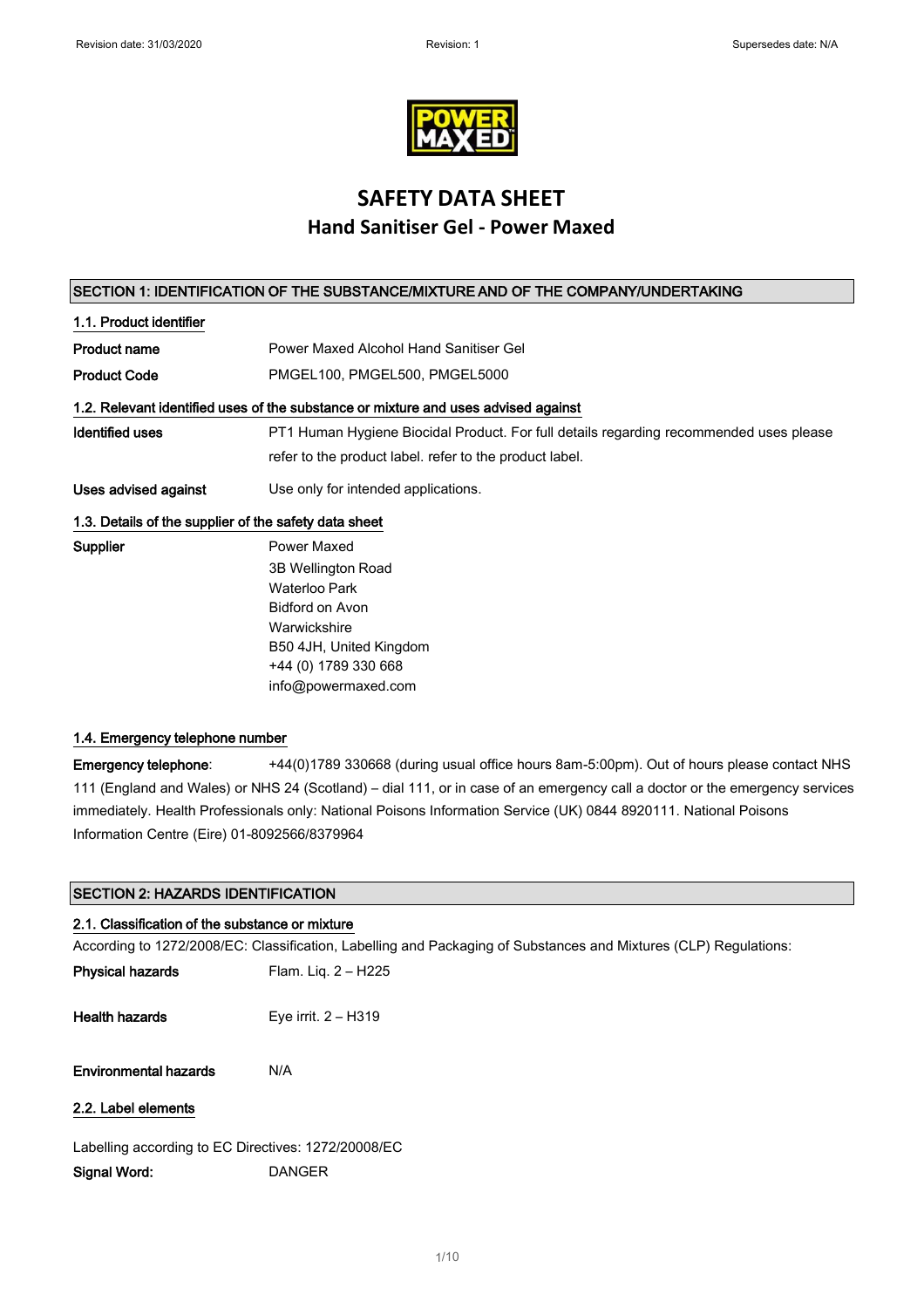#### Pictogram(s):



| <b>Hazard statements</b>                         | H <sub>225</sub> | Highly flammable liquid and vapor.                                                                                                                            |
|--------------------------------------------------|------------------|---------------------------------------------------------------------------------------------------------------------------------------------------------------|
|                                                  | H319             | Causes serious eye irritation.                                                                                                                                |
| <b>Precautionary statements</b>                  | P <sub>210</sub> | Keep away from heat, hot surfaces, sparks, open flames and other<br>ignition sources. No smoking.                                                             |
|                                                  | P305+P351+P338   | F IN EYES: Rinse cautiously with water for several minutes. Remove<br>contact lenses, if present and easy to do. Continue rinsing.                            |
|                                                  | P337+P313        | If eye irritation persists: Get medical advice/attention.                                                                                                     |
|                                                  | P370+P378        | In case of fire: Use foam, carbon dioxide, dry powder or water fog to<br>extinguish.                                                                          |
|                                                  | P403+P235        | Store in a well-ventilated place. Keep cool.                                                                                                                  |
|                                                  | P501             | Dispose of contents/container in accordance with national regulations.                                                                                        |
| <b>Supplementary Label</b><br>Information        |                  | Eye protection not required normally but wear eye protection if you are conducting an<br>operation where there is a risk of this product getting in the eyes. |
| Supplementary<br><b>Precautionary Statements</b> |                  | BPR001 Use biocides safely. Always read the label and product information before use.<br>P233 Keep container tightly closed.                                  |

#### 2.3. Other hazards

Not Classified as PBT/vPvB by current EU criteria.

## SECTION 3: Composition / Information on Ingredients

### 3.2. Mixtures

| Composition comments | Data shown are in accordance with the latest EC                           |
|----------------------|---------------------------------------------------------------------------|
| Directives INCI      | Alcohol Denat, Aqua, Propylene glycol, Carbomer, Triethanolamine, Parfum. |

## SECTION 4: FIRST AID MEASURES

#### 4.1. Description of first aid measures

General Information: Get medical attention if any discomfort continues.

Eye contact: Remove any contact lenses and open eyelids wide apart. Continue to rinse for at least 15 minutes. Get medical attention promptly if symptoms occur after washing.

Ingestion: DO NOT induce vomiting. Get medical attention immediately.

Inhalation: Due to the small packaging, the risk of inhalation is minimal.

### 4.2. Most important symptoms and effects, both acute and delayed

Inhalation: No specific symptoms.

Ingestion: May cause nausea, headache, dizziness and intoxication.

Skin contact: None known.

Eye contact: May cause severe eye irritation.

## 4.3. Indication of any immediate medical attention and special treatment needed

No specific recommendations.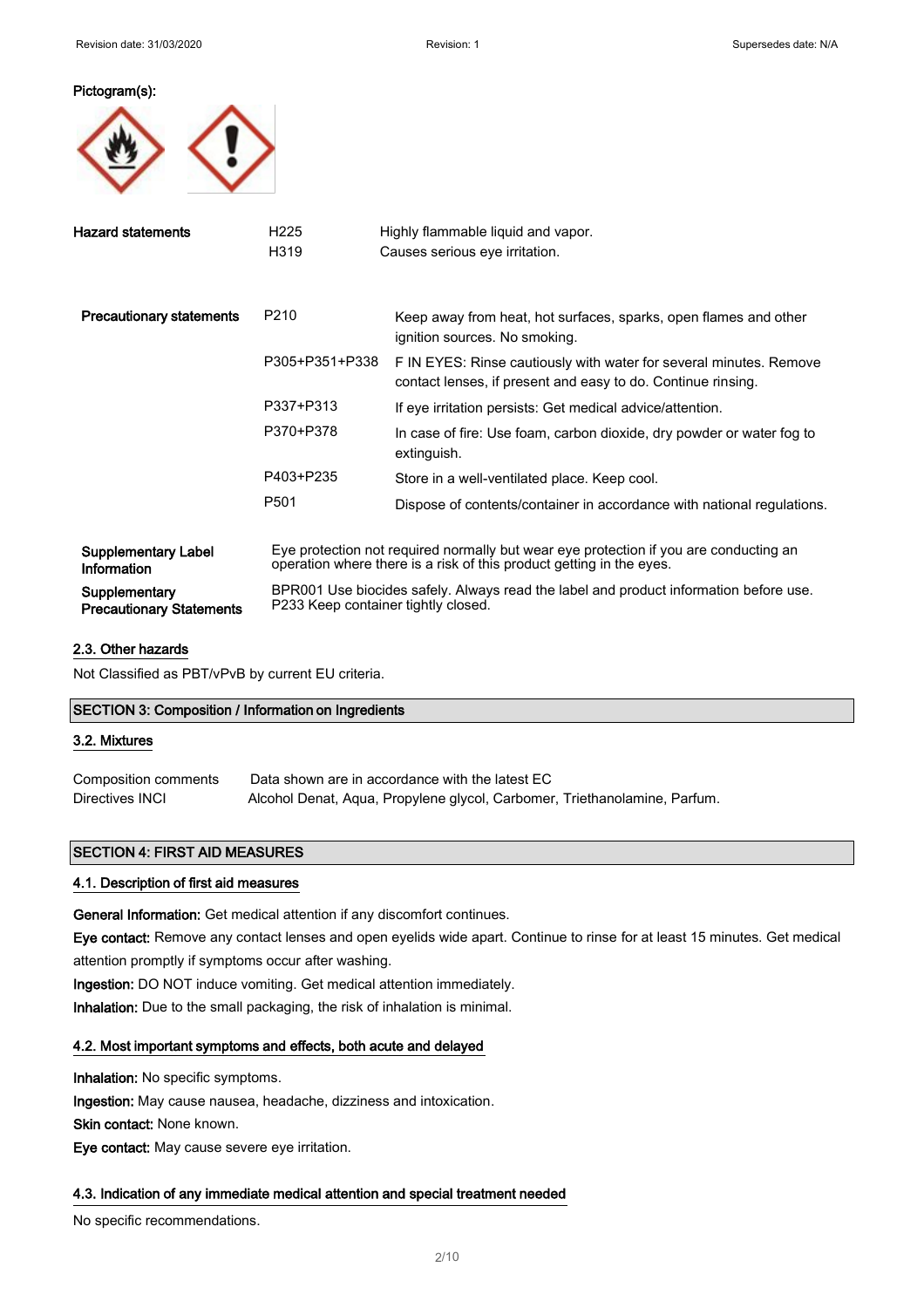## SECTION 5: FIREFIGHTING MEASURES

#### 5.1. Extinguishing media

| Suitable extinguishing media                               |                           | Extinguish with the following media: Water spray, fog or mist Foam, carbon dioxide or dry<br>powder. Dry chemicals, sand, dolomite etc. |
|------------------------------------------------------------|---------------------------|-----------------------------------------------------------------------------------------------------------------------------------------|
| Unsuitable extinguishing<br>media                          | No information available. |                                                                                                                                         |
| 5.2. Special hazards arising from the substance or mixture |                           |                                                                                                                                         |
| <b>Specific Hazards</b><br>concentration.                  |                           | Highly flammable liquid and vapor. May form explosive mixture with air at very high                                                     |
| Hazardous combustion products                              | Oxides of Carbon.         |                                                                                                                                         |
| Unusual Fire & Explosion Hazards No information available. |                           |                                                                                                                                         |
| 5.3. Advice for firefighters                               |                           |                                                                                                                                         |
| <b>Special Fire Fighting Procedures</b>                    |                           | Cool containers exposed to flames with water until well after the fire is out.                                                          |
| Special protective equipment for firefighters              |                           | Wear positive-pressure self-contained breathing apparatus (SCBA) and<br>appropriate protective clothing.                                |
| <b>Further Information</b>                                 |                           | No information available.                                                                                                               |

#### SECTION 6: ACCIDENTAL RELEASE MEASURES

## 6.1. Personal precautions, protective equipment and emergency procedures

Wear protective clothing as described in Section 8 of this safety data sheet.

#### 6.2. Environmental precautions

Do not discharge into drains or watercourses or onto the ground. Contain spillage with sand, earth or other suitable noncombustible material.

#### 6.3. Methods and material for containment and cleaning up

Eliminate all sources of ignition. No smoking, sparks, flames or other sources of ignition near spillage. Provide adequate ventilation. Absorb in vermiculite, dry sand or earth and place into containers. Wash thoroughly after dealing with a spillage.

#### 6.4. Reference to other sections

or personal protection, see Section 8.

## SECTION 7: HANDLING AND STORAGE

#### 7.1. Precautions for safe handling

Usage Precautions Keep away from heat, sparks and open flame. Avoid contact with eyes.

#### 7.2. Conditions for safe storage, including any incompatibilities

Store in tightly closed original container in a dry, cool and well-ventilated place. Keep away from heat, sparks and open flame.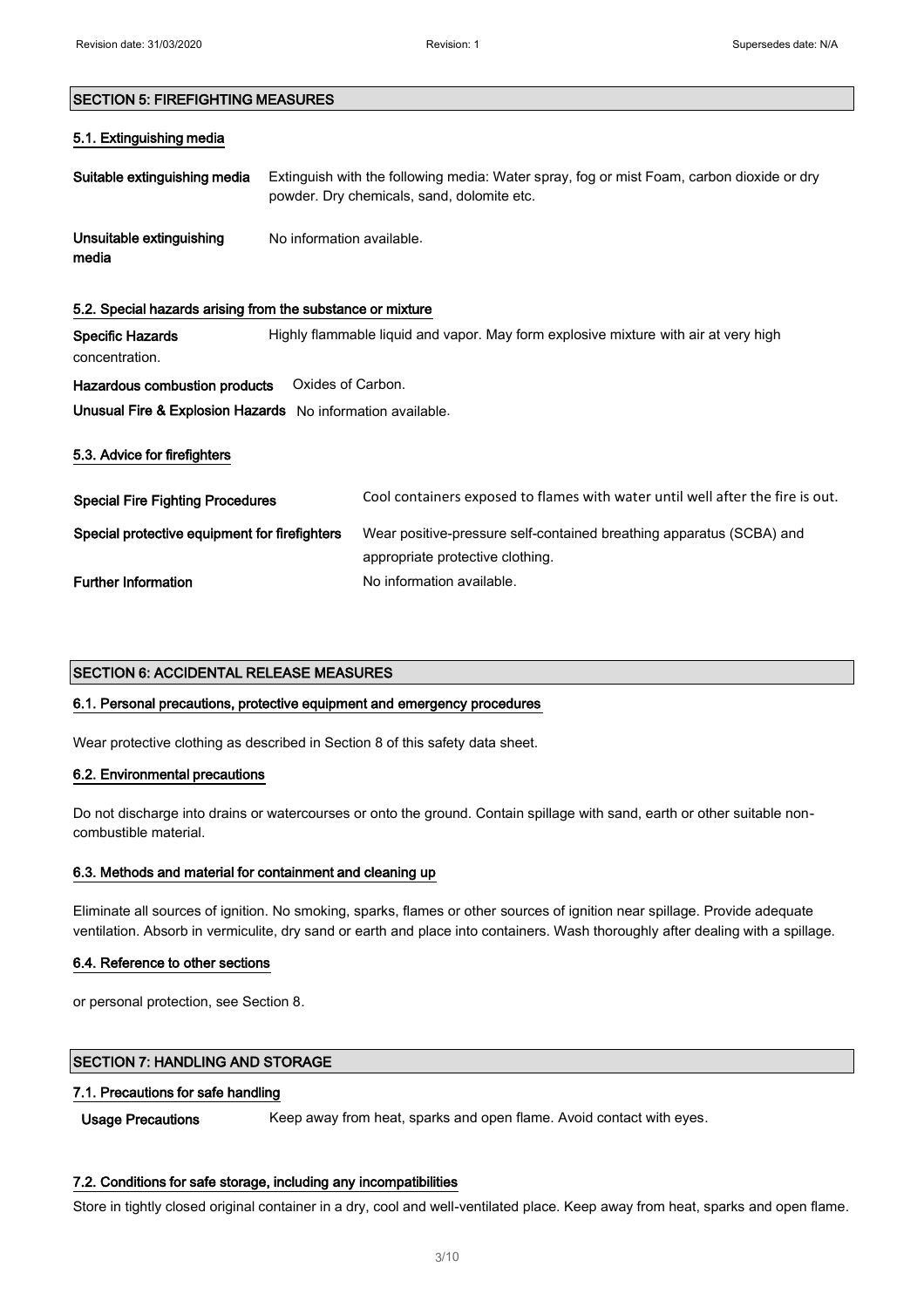## 7.3. Specific end use(s)

Specific end use(s) The identified uses for this product are detailed in Section 1.2.

## SECTION 8: EXPOSURE CONTROLS/PERSONAL PROTECTION

#### 8.1. Control parameters

No information available.

#### 8.2. Exposure controls

Appropriate Engineering controls: Not relevant.

#### Personal protective equipment:



Ī

٦

Respiratory protection: Not relevant.

Hand protection: Not relevant.

Eye/face protection: Not required normally but wear eye protection if you are conducting an operation where there is a risk of this product getting into eyes.

Skin and body protection: Not relevant.

Hygiene measures: DO NOT SMOKE IN WORK AREA! Promptly remove any clothing that becomes contaminated.

Environmental exposure controls: No information available.

Other Protection: No information available.

## SECTION 9: PHYSICAL AND CHEMICAL PROPERTIES

#### 9.1. Information on basic physical and chemical properties

| State and colour                       | Viscous liquid. Colourless. |
|----------------------------------------|-----------------------------|
| Odour                                  | Characteristic.             |
| Odour Threshold                        | Not determined              |
| Upper/lower Flammability               | Not determined.             |
| Flash point                            | Not determined.             |
| Lower explosion limit                  | Not determined.             |
| <b>Explosion limit</b>                 | Not determined.             |
| <b>Explosive properties</b>            | Not determined.             |
| Thermal decomposition                  | Not determined.             |
| Auto-ignition temperature              | Not determined.             |
| Oxidising properties                   | Not determined.             |
| Solubility in water                    | Not determined.             |
| Solubility in other solvents           | Not determined.             |
| рH                                     | $6.5 - 7.5$                 |
| Melting point/range                    | Not determined.             |
| Initial Boiling point/range            | Not determined.             |
| Relative density/Specific Gravity      | Not determined.             |
| Vapour pressure                        | Not determined.             |
| Vapour density                         | Not determined.             |
| Partition coefficient: n-octanol/water | Not determined.             |
| Viscosity                              | Not determined.             |
| Evaporation rate                       | Not determined.             |
|                                        |                             |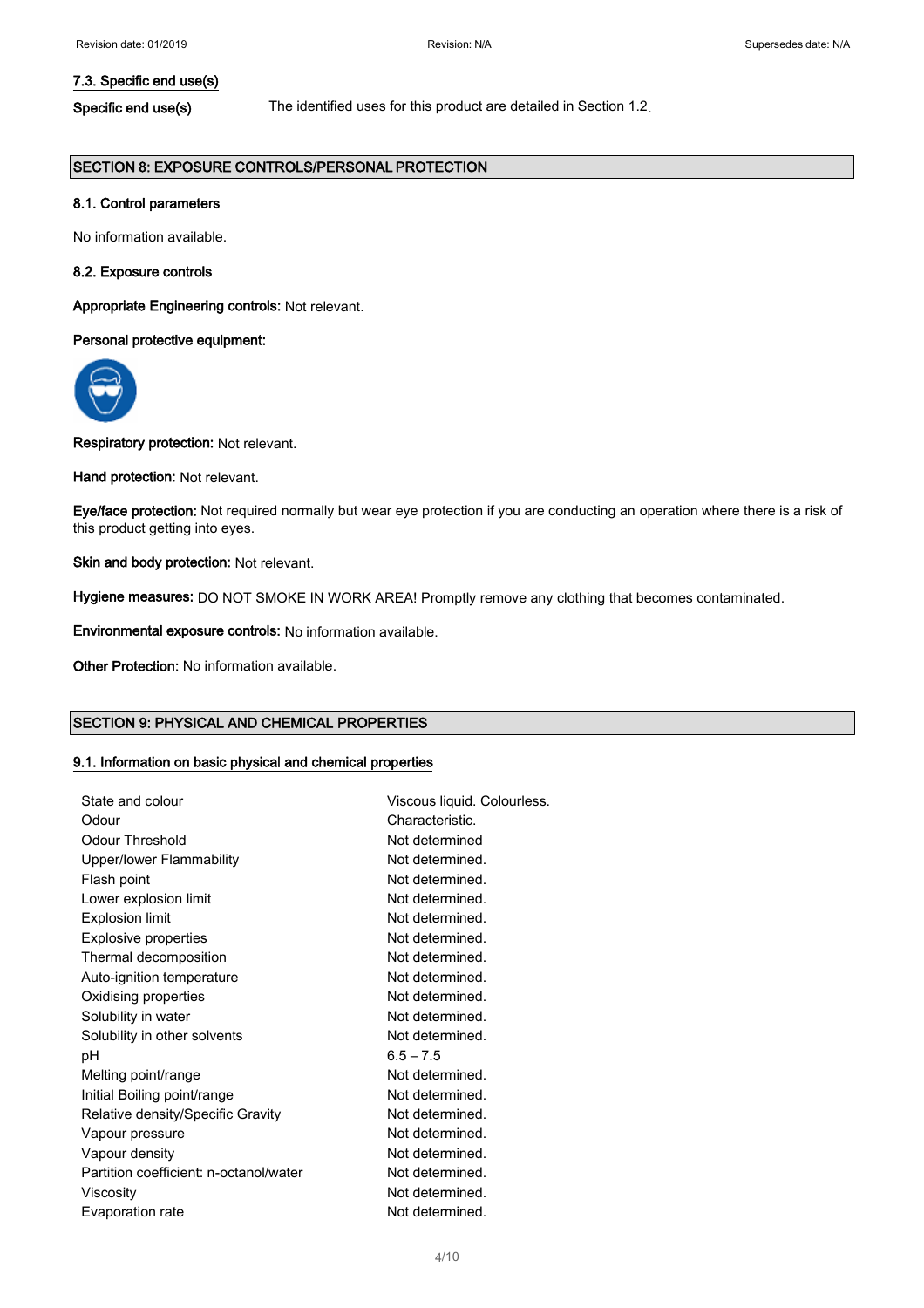#### 9.2. Other information

No data available

## SECTION 10: STABILITY AND REACTIVITY

#### 10.1. Reactivity

No specific reactivity hazards associated with this product

## 10.2. Chemical stability

No particular stability concerns

#### 10.3. Possibility of hazardous reactions

None known.

#### 10.4. Conditions to avoid

Avoid heat, flames and other sources of ignition.

#### 10.5. Incompatible materials

Materials to Avoid No specific material or group of materials is likely to react with the product to produce a hazardous situation.

### 10.6. Hazardous decomposition products

| Hazardous decomposition products<br>Oxides of Carbon. |
|-------------------------------------------------------|
|-------------------------------------------------------|

#### SECTION 11: TOXICOLOGICAL INFORMATION

#### 11.1. Information on toxicological effects

| Acute toxicity – oral                                 | Based on available data the classification criteria are not met.   |
|-------------------------------------------------------|--------------------------------------------------------------------|
| Notes (oral LD50)                                     |                                                                    |
| Acute toxicity - dermal                               | Based on available data the classification criteria are not met.   |
| Notes (dermal LD50)                                   |                                                                    |
| Acute toxicity – inhalation                           | Based on available data the classification criteria are not met.   |
| Notes (inhalation LC50)                               |                                                                    |
| Skin corrosion/irritation                             | Based on available data the classification criteria are not met.   |
| Animal Data                                           |                                                                    |
| Serious eye damage/irritation                         | Serious eye damage/irritation Highly irritating. OECD 438          |
| Respiratory sensitization                             | Based on available data the classification criteria are not met.   |
| <b>Skin sensitization</b>                             | Based on available data the classification criteria are not met.   |
| Germ cell mutagenicity                                | Does not contain any substances known to be mutagenic.             |
| Genotoxicity - in-vitro                               |                                                                    |
| Carcinogenicity                                       | Does not contain any substances known to be carcinogenic.          |
| <b>Reproductive Toxicity</b>                          | Does not contain any substances known to be toxic to reproduction. |
| Specific target organ toxicity - single<br>exposure   | STOT - single exposure No information available.                   |
| Specific target organ toxicity - repeated<br>exposure | STOT - repeated exposure No information available.                 |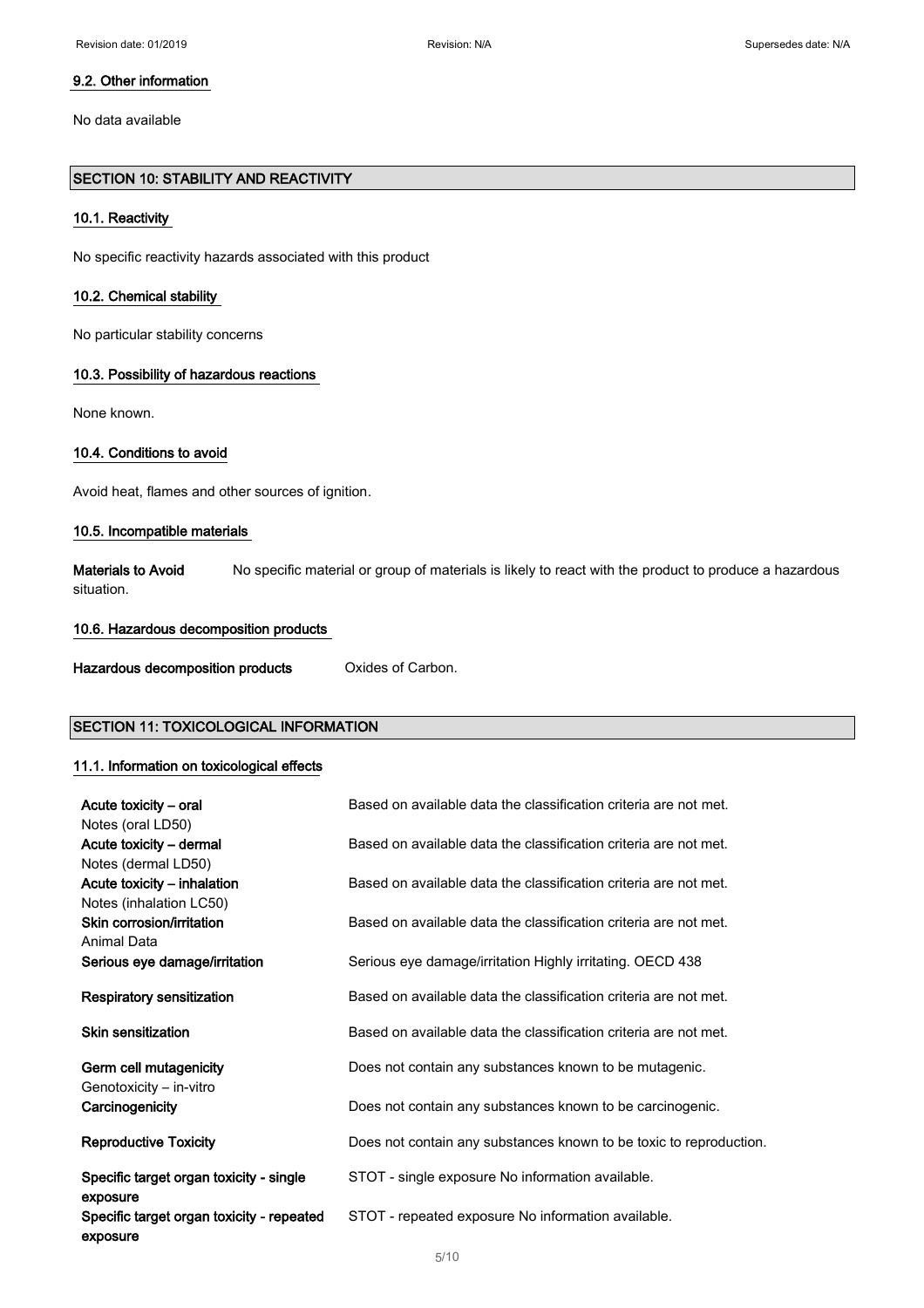| <b>Aspiration hazard</b>   | Based on available data the classification criteria are not met.                                 |
|----------------------------|--------------------------------------------------------------------------------------------------|
| <b>General information</b> | No specific health hazards known.                                                                |
| Inhalation                 | No specific health hazards known                                                                 |
| Ingestion                  | May cause nausea, headache, dizziness and intoxication                                           |
| <b>Skin Contact</b>        | Skin irritation should not occur when used as recommended.                                       |
| <b>Eye Contact</b>         | Irritating to eyes. Symptoms following overexposure may include the following:<br>Redness, Pain. |

#### SECTION 12: ECOLOGICAL INFORMATION

#### **Ecotoxicity**

The product is not expected to be hazardous to the environment.

#### 12.1 Toxicity

**Toxicity** The product is not expected to be toxic to aquatic organisms.

#### 12.2 Persistence and degradability

**Degradability** Product are expected to be biodegradable.

#### 12.3 Bioaccumulative potential

Bio accumulative potential No data available on bioaccumulation. Partition coefficient Not determined.

#### 12.4 Mobility in soil

Mobility: The product is soluble in water. Solubility: The product is soluble in water

#### 12.5 Results of PBT and vPvB assessment

This product does not contain any substances classified as PBT or vPvB.

#### 12.6 Other adverse effects

None known.

## SECTION 13: DISPOSAL CONSIDERATIONS

#### General information

Dispose of waste to licensed waste disposal site in accordance with the requirements of the local Waste Disposal Authority.

#### 13.1 Waste treatment methods

**Disposal** operations: Reuse or recycle products wherever possible. Dispose of waste to licensed waste disposal site in accordance with the requirements of the local Waste Disposal Authority.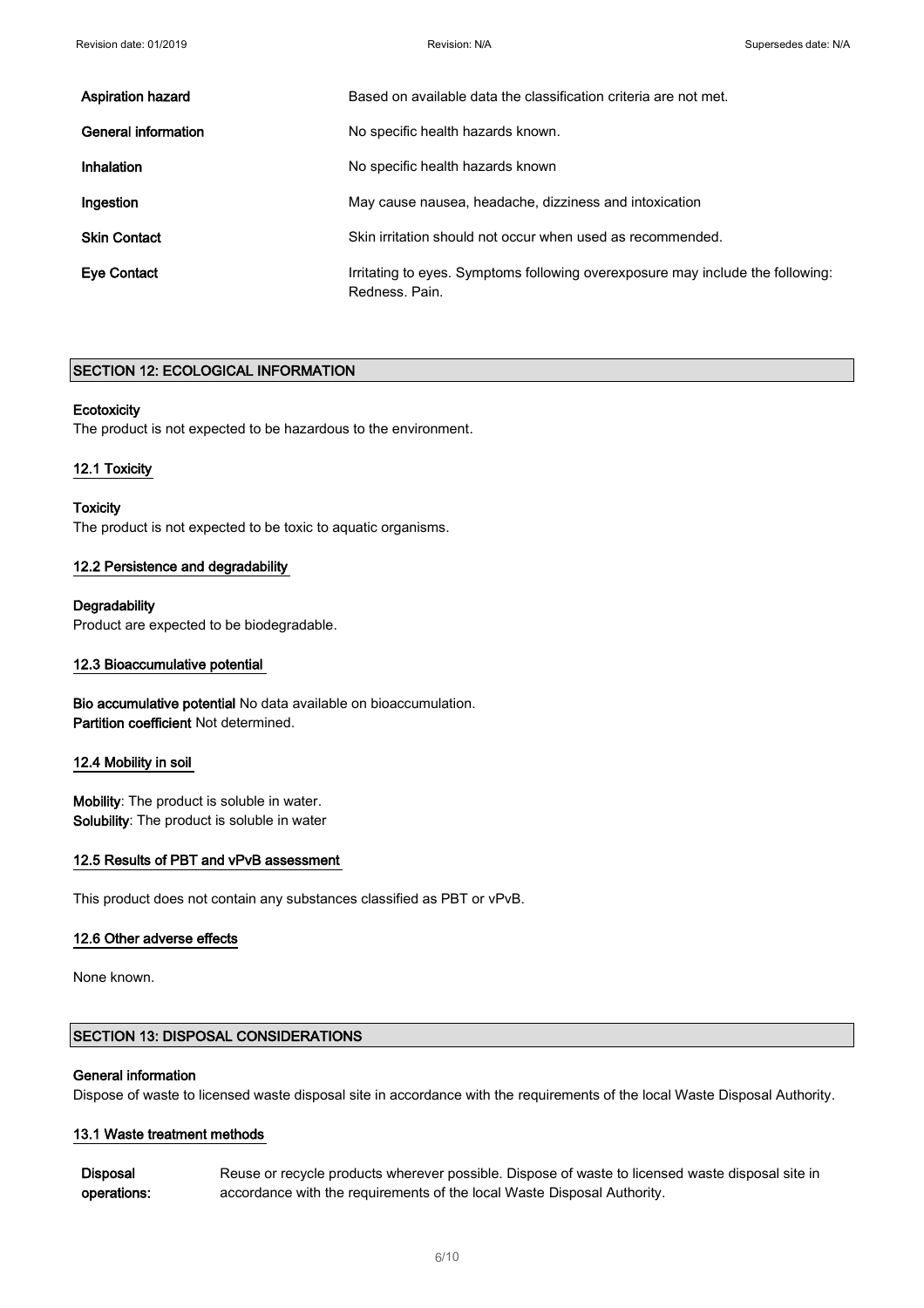#### SECTION 14: TRANSPORT INFORMATION

#### 14.1 UN Number:

1170

 $\overline{a}$ 

#### 14.2 UN Proper Shipping Name:

Ethanol Solution (ETHYL ALCOHOL)

## 14.3 Transport hazard class(es):

Class: 3

Transport labels: 3 – Flammable Liquid

Classification Code: F1

### 14.4 Packing Group:

II

## 14.5 Environment hazards:

Environmentally hazardous/Marine Pollutant: No

#### 14.6 Special precautions for user:

Transport Category: 2

Tunnel restriction code: D/E

#### 14.7 Transport in bulk according to Annex II of MARPOL 73/78 and the IBC Code:

Pollution Category: Z.

#### SECTION 15: REGULATORY INFORMATION

#### 15.1: Safety, health and environmental regulations/legislation specific for the substance or mixture

Candidate List of Substances of Very High Concern for Authorisation

This product does not contain substances of very high concern (Regulation (EC) No 1907/2006 (REACH), Article 57).

#### Major Accident Hazard List

96/82/EC Highly flammable Quantity 1: 5,000 t Quantity 2: 50,000 t

#### Other Regulations

Take note of Dir 94/33/EC on the protection of young people at work. Notification Status EINECS: On the inventory, or in compliance with the inventory TSCA: On TSCA Inventory AUSTR: On the inventory, or in compliance with the inventory DSL: All components of this product are on the Canadian DSL list. ENCS: On the inventory, or in compliance with the inventory KOREA: Not in compliance with the inventory PHIL: On the inventory, or in compliance with the inventory HINA: On the inventory, or in compliance with the inventory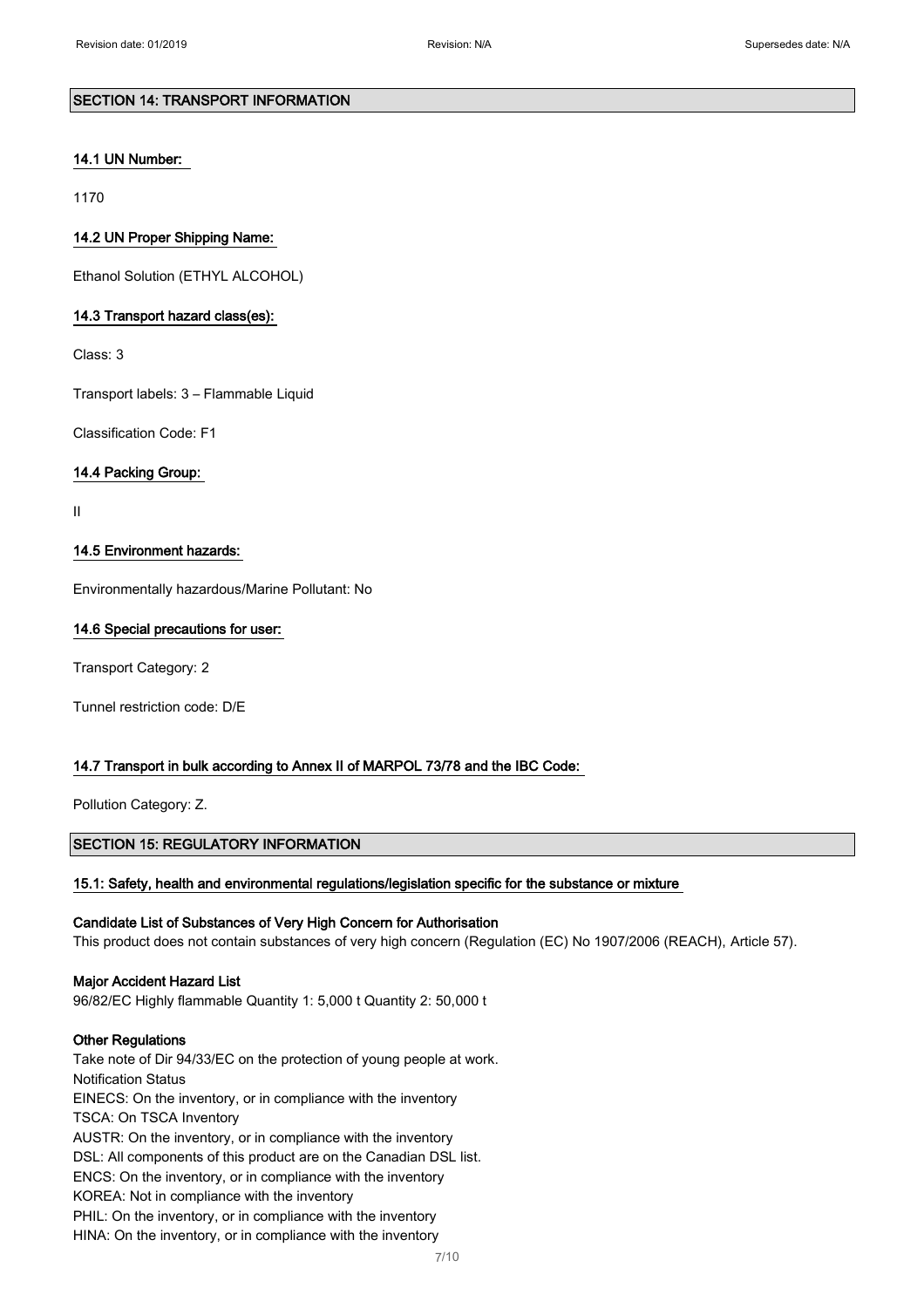ISHL: On the inventory, or in compliance with the inventory NZIOC: On the inventory, or in compliance with the inventory

#### 15.2: Chemical safety assessment

A Chemical Safety Assessment has not been carried out for this substance.

#### SECTION 16: OTHER INFORMATION

This safety data sheet is prepared in accordance with Regulation (EC) No 1907/2006 (REACH - Registration, Evaluation, Authorisation and Restriction of Chemicals) as amended and Regulation EU 453/2010.

#### Full text of H-statements referred to under sections 2 and 3

H225 - Highly flammable liquid and vapour.

H319 - Causes serious eye irritation.

#### Identified Uses

Manufacture/Intermediate: Industrial uses: Uses of substances as such or in preparations at industrial sites.

Distribution: Industrial uses: Uses of substances as such or in preparations at industrial sites.

Formulation: Industrial uses: Uses of substances as such or in preparations at industrial sites.

Use in non-spray applications: Industrial uses: Uses of substances as such or in preparations at industrial sites

Use in spray applications: Industrial uses: Uses of substances as such or in preparations at industrial sites

Use in non-spray applications: Professional uses: Public domain (administration, education, entertainment, services, craftsmen).

Use in spray applications: Professional uses: Public domain (administration, education, entertainment, services, craftsmen). Domestic Fuel: Consumer uses: Private households (= general public = consumers).

Use in products (< 50g / event): Consumer uses: Private households (= general public = consumers).

Enclosed systems: Consumer uses: Private households (= general public = consumers).

Use in coatings and paints: Consumer uses: Private households (= general public = consumers).

Use in antifreeze, de-icing and screen wash products: Consumer uses: Private households (= general public = consumers).

Cleaning products: Consumer uses: Private households (= general public = consumers).

Use as laboratory agent: Industrial uses: Uses of substances as such or in preparations at industrial sites

Laboratory agent: Professional uses: Public domain (administration, education, entertainment, services, craftsmen).

Heat transfer fluid or other functional fluid: Industrial uses: Uses of substances as such or in preparations at industrial sites. Heat transfer fluid or other functional fluid: Professional uses: Public domain (administration, education, entertainment, services, craftsmen).

### Abbreviations and acronyms

CAS: Chemical Abstract Service (division of the American Chemical Society). {Section 3}. DNEL: Derived No Effect Level (Section 8). PNEC: Predicted No Effect Concentration (Section 8). PBT: Persistent, Bioaccumulative, Toxic. (Section 12). vPvB: very Persistent and very Bioaccumulative. (Section 12). LC50: Lethal Concentration, 50 percent. (Section 11/12). LD50: Lethal Dose, 50 percent. (Section 11).

### Source of key data used to compile the data sheet

Supplier information

Date: 31/03/20 Revision No. 1

Modifications since last revision: Safety Data Sheet reviewed, and obsolete information removed.

Legal disclaimer: The information presented herein is based on data considered to be accurate as of the date of this Safety Data Sheet (SDS). However, an SDS may not be used as a commercial specification sheet of manufacturer or seller, and no